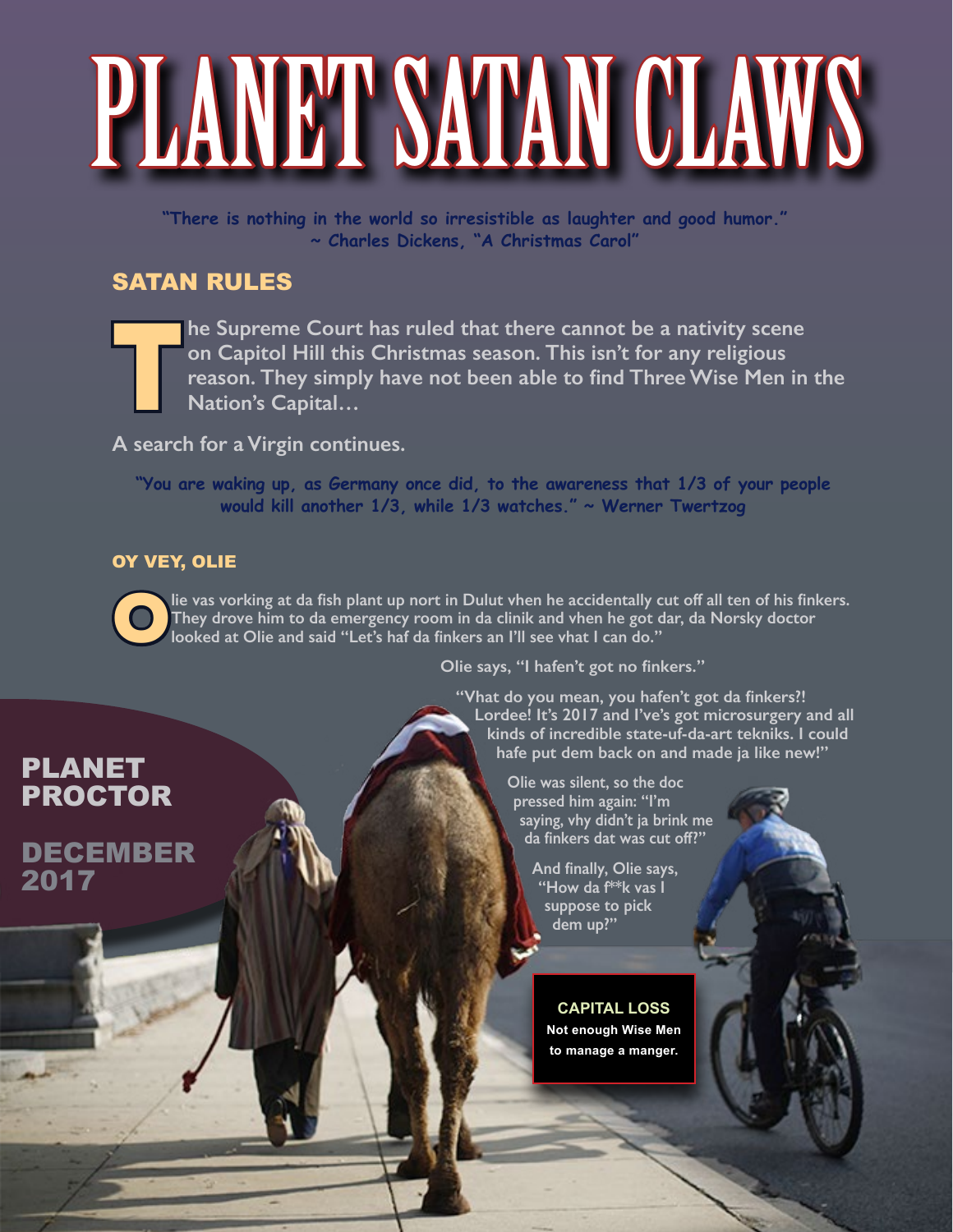"I don't know why we are here, but I'm pretty sure it's not in order to enjoy ourselves." **~ Ludwig Wittgenstein**



#### PRESIDENT TRAMP

**ACCESS REVOKED Trump gives Billy Bush a sermon on the mount.**

**f** was married. I moved on her like a bitch, but I couldn't get there...Then, all of a sudden, I see her; she's now got the big phony tits and everything! You know was married. I moved on her like a bitch, but I couldn't get there…Then, all of a sudden, I see her; I'm automatically attracted to beautiful, I just start kissing them. It's like a magnet. Just kiss. I don't even wait.

"And when you're a star, they let you do it. You can do anything. Grab them by the p\*ssy. You can do anything "

Even become President…

"You can't convince a believer of anything, for their belief is not based on evidence; it's based on a deep-seated need to believe." **~ Carl Sagan**

#### NO SH\*T

**An air traffic control tower suddenly lost** communication with a small twin-engine aircraft and a moment later, the tower landline rang. The passenger riding with the pilot who lost communications communication with a small twin-engine aircraft, and a moment later, the tower landline rang. The was on a cellular phone and yelled:

"Mayday, mayday! The pilot had a fatal heart attack! I grabbed his cell phone out of his pocket, and he told me before we took off he had the tower on his speed dial memory! I'm flying upside down at 18,000 feet and traveling at 180 mph!"

The employee in the tower immediately put him on speaker phone and said, "Calm down, we acknowledge you and we'll guide you down. The first thing is not to panic. Remain calm." He began a series of questions: "How do you know you are traveling at 18,000 feet?"

"I can see that it reads 18,000 feet on the altimeter dial in front of me!"

"Okay, that's good, remain calm! How do you know you're traveling at 180 mph?"

"I can see it on the airspeed dial in front of me!"

"Okay, this is great so far, but it's heavily overcast, so how do you know you're flying upside down?"

"Because the poop in my pants is running out of my shirt collar!!"

"We the people are the rightful masters of both Congress and the Courts, not to overthrow the Constitution but to overthrow the men who would pervert the Constitution." **~ Abraham Lincoln** 

#### POLITICALLY CRAZED

*Stephan Lindgred suggested these PC definitions on Quora:* 

**Loser** - *Second Place* **Ugly** - *Facially challenged* **Wife** - *Unpaid sex slave* **Worst** - *Least best* **Vice President** - *Post-Coronary Leader of the Free World* **Stupid** - *Intellectually impaired* **Shoplifter** - *Cost-of-Living Adjustment Specialist* **Prostitute** - *Sex care provider* **Two-bit Hooker** - *Low Cost Provider* **Abortion** - *Near-Life Experience*

> "The dirtiest mind in the world is the mind of a censor" **~ Charles Coburn**

#### PULL OVER!



**Quora also offers advice on how to behave if you're pulled over this Holiday Season, according to Malky McEwan, a Scottish Police Inspector from 1983 to 2014:** pulled over this Holiday Season, according to **Malky McEwan**, a Scottish Police Inspector from 1983 to 2014:

"I shouldn't be giving this one away because it is such a powerful technique," he wrote. "But if you're stopped while driving, always tell the police officer, 'I'm glad you stopped me because…'

"It's non-confrontational, and even if you've committed a minor traffic offense, it gets the officer on your side, distracting him from his original aim. Now, the next part can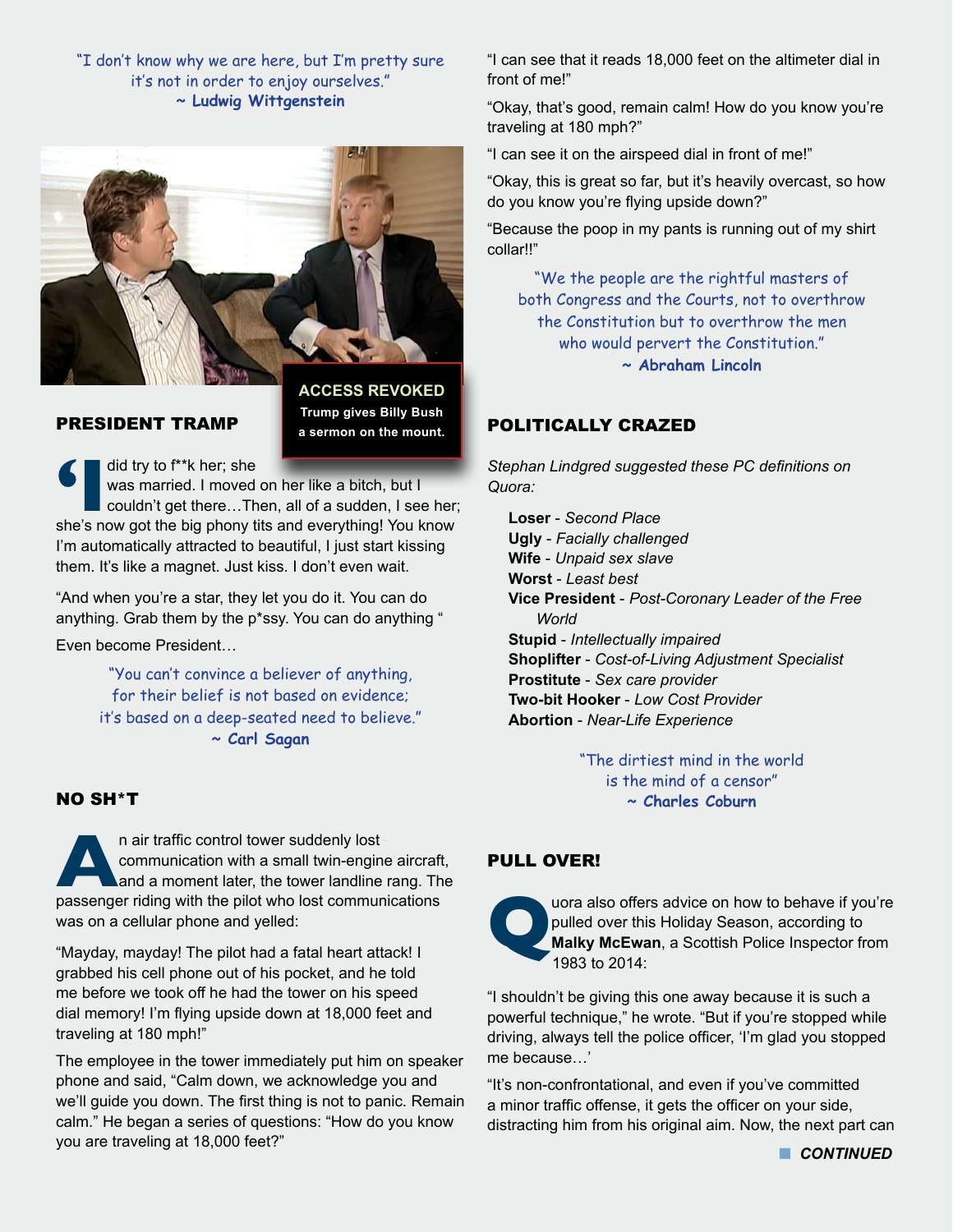

be adapted to what you are actually doing, such as:

"'I am looking for directions to …'

"'Can you tell me where's the nearest toilet/ chemist/petrol station?'

"'I'm lost.'

"'I'm not feeling very well.'

"'My car has been acting up.'

"Police officers, in the main, join the job to help people, so redirecting their attention from issuing a minor ticket to helping a member of the public, is actually something they would prefer to be doing. Get it right, and the likelihood is they will help you; and as an afterthought they might say something like: 'Oh by the way, get your taillight fixed/keep your speed down/remember to use your indicator.'

"It is a win/win situation. You feel good and so does the officer."

**WARNING**: This does not work if you fall out of your vehicle drunk/have committed a hit and run or other serious offense/or do it in a sarcastic manner.

"When the people fear the government, that's tyranny. When the government fears the people, that's liberty."

**~ Thomas Jefferson**

#### THERE'S NO PLACE LIKE HOME

III alked to a to a homeless man recently<br>and asked him how he ended up this<br>way. He said, "Up until last week, I still<br>had it all. I had plenty to eat, my clothes were talked to a to a homeless man recently and asked him how he ended up this way. He said, "Up until last week, I still washed and pressed, I had a roof over my head, I had satellite TV and Internet, and I went to the gym, the pool, and the library.

"I was working on my MBA online. I had

**DRIVER ED Malky McEwan has some useful tips**

no bills and no debt. I even had full medical coverage."

I felt sorry for him, so I

asked, "What happened? Drugs? Alcohol? Divorce?"

"No, no, nothing like that," he said. "I was paroled."

"The general population doesn't know what's happening, and it doesn't even know that it doesn't know." **~ Noam Chomsky**

#### RX IS BEST

**A**n attractive, calm, and respectable-<br>looking lady entered a pharmacy,<br>straight into his eyes, and said, "I would like looking lady entered a pharmacy, walked up to the pharmacist, looked to buy some cyanide." The pharmacist asked, "Why in the world do you need cyanide?"

The lady replied, "I need it to poison my husband."

The pharmacist's eyes expanded, and he exclaimed, "Lord have mercy! I can't give you cyanide to kill your husband. Absolutely not! You CANNOT have any cyanide!"

Then the lady reached into her purse and pulled out a picture of her husband in bed with the pharmacist's wife.

The pharmacist looked at the picture and said, "You didn't tell me you had a prescription."

"If you think health care is expensive now, wait until you see what it costs when it's free!" **~ Will Rogers**

#### CLOSE SHAVE

**Before there were interstates, when**<br> **Before the old two-lane**<br>
posted in farmers' fields about 100 feet apart everyone drove the old two-lane roads, **Burma Shave** signs would be – small red signs with white letters, each containing one line of a four line couplet with the obligatory fifth sign advertising the popular shaving cream.

Some great examples at right …

**A man, a miss a car, a curve - he kissed the miss and missed the curve.** 

**Don't stick your elbow out so far, it may go home in another car.** 

**Trains don't wander all over the map 'cause nobody sits in the engineer's lap.** 

**Don't lose your head to gain a minute. You need your head, your brains are in it.** 

**Drove too long, driver snoozing? What happened next is not amusing.** 

**Brother speeder let's rehearse: all together -- "Good morning, nurse."** 

**Cautious rider to her reckless dear: "Let's have less bull and a little more steer."** 

**The midnight ride of Paul for beer, led to a warmer hemisphere.** 

**Around the curve lickety-split! Beautiful car, wasn't it?**

**Car in ditch driver in tree? The moon was full and so was he.** 

**Passing school zone, take it slow; let our little shavers grow.** 

**Burma Shave!**

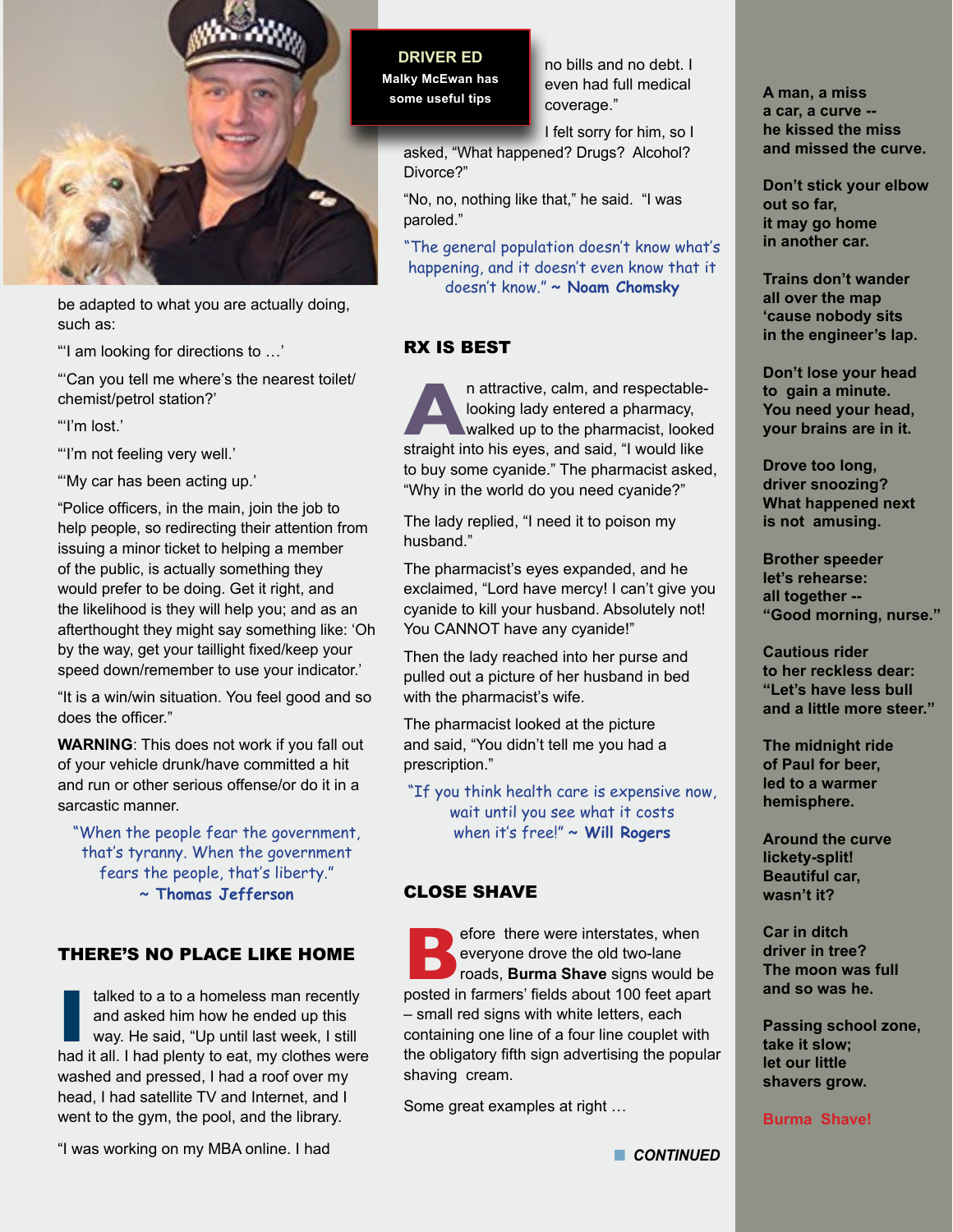"Life can only be understood backwards, but it must be lived forwards." **~ Soren Kierkegaard**

#### GIVE HIM THE BIRD

**As reported in** *The Gloucester Daily Times* and reprinted in *The New Yorker*, but could easily been written by Firesign Theatre... reprinted in *The New Yorker*, but could easily been written by **Firesign Theatre**…

"A man drinking liquor in front of an adopted bird at his Essex Avenue home was the source of a domestic dispute reported about 9 p.m. Tuesday. The man's live-in ex-wife called police because he was drinking liquor in front of their bird – which she said it's forbidden to do, because it makes their dog mad.

"The ex-husband told police he drank a couple of nips in front of the bird, but he didn't smoke his pipe in front of it. The woman agreed to return the bird to the shelter the next day, and police did not file any charges for the incident."

> "The more I think as an individual, the less I feel I exist." **~ Native hunter in Greenland**

"I contend that for a nation to try to tax itself into prosperity is like a man standing in a bucket and trying to lift himself up by the handle." **~ Mark Twain**

#### SHE GAVE HIM THE BIRD

**During a lull at a White House dinner, Melania Trump leans over to chat with Secretary of State Rex Tillerson. "I bought Donald a parrot for his birthday," she said proudly. "That bird is so smart! Donald Trump** leans over to chat with Secretary of State **Rex Tillerson**. "I bought Donald a parrot for his has already taught him to say over 200 words."

"That's very impressive," says Tillerson, "but, you realize he just speaks the words; he doesn't really understand what they mean."

"Oh, I know," replies Melania, "but neither does the parrot."

"It is absurd to divide people into good and bad. People are either charming or tedious." **~ Oscar Wilde**

#### 'WHERE'S MY FORTUNE COOKIE?'

*And here's a nice review from Ron Jacobs*

**Philip Proctor**, founder and lifetime member of the acid-rock comedy group **Firesign Theatre**, recentl published his autobiography, co-authored by **Brad**<br>Schreiber. One of the many stories he tells is when he did acid-rock comedy group **Firesign Theatre**, recently published his autobiography, co-authored by **Brad Schreiber**. One of the many stories he tells is when he did television commercials for an insurance company in Los Angeles. The spots ran incessantly and his performance

> was reminiscent of Firesign's car salesman, **Ralph Spoilsport** of "Ralph Spoilsport Motors, in the City of Emphysima."

As Proctor tells it, the advertisements ran so often that his friends started complaining. "I was cuddling up to my wife," one said, "and the TV was on, and there you were again in that stupid commercial. I was too distracted to make love."

Proctor shares tales of his childhood in private schools and Yale, where he embraced theater and jokes at a young age. His storytelling does not disappoint. Indeed, by the time the four members of Firesign are finally performing together, the narrative occasionally reads like a Firesign script. In other words, it is clever, hip, and hilarious. What more can one ask for?

I'm usually not a big fan of Hollywood biographies, but… Proctor's sense of humor made this a very enjoyable read,

#### THE WIZ SPEAKS

want to share a **Peter Bergman** (below with a dummy) story with you all before we enter the Year: One of the celebrated gurus Peter intervon his **Radio Free Oz** show collected wristwatches want to share a **Peter Bergman** (below with a dummy) story with you all before we enter the New Year: One of the celebrated gurus Peter interviewed and wore them on his arms under his holey robe (pun

intended). Peter asked why, and he replied, "Because time is an illusion" – and he laughed heartedly…

Pete then asked him what was the healthiest food for humans, and the guru asked him in turn, "What is health food for dogs?" And Bergman answered: "Meat."

"What is best for birds?"

"Seeds," said the Wizard; and the holy man then asked, "What is best health food for humans?"

And after thinking for a second, Peter answered "Everything!" And they both laughed!

> "If everybody is thinking alike, then somebody isn't thinking." **~ General George S. Patton**